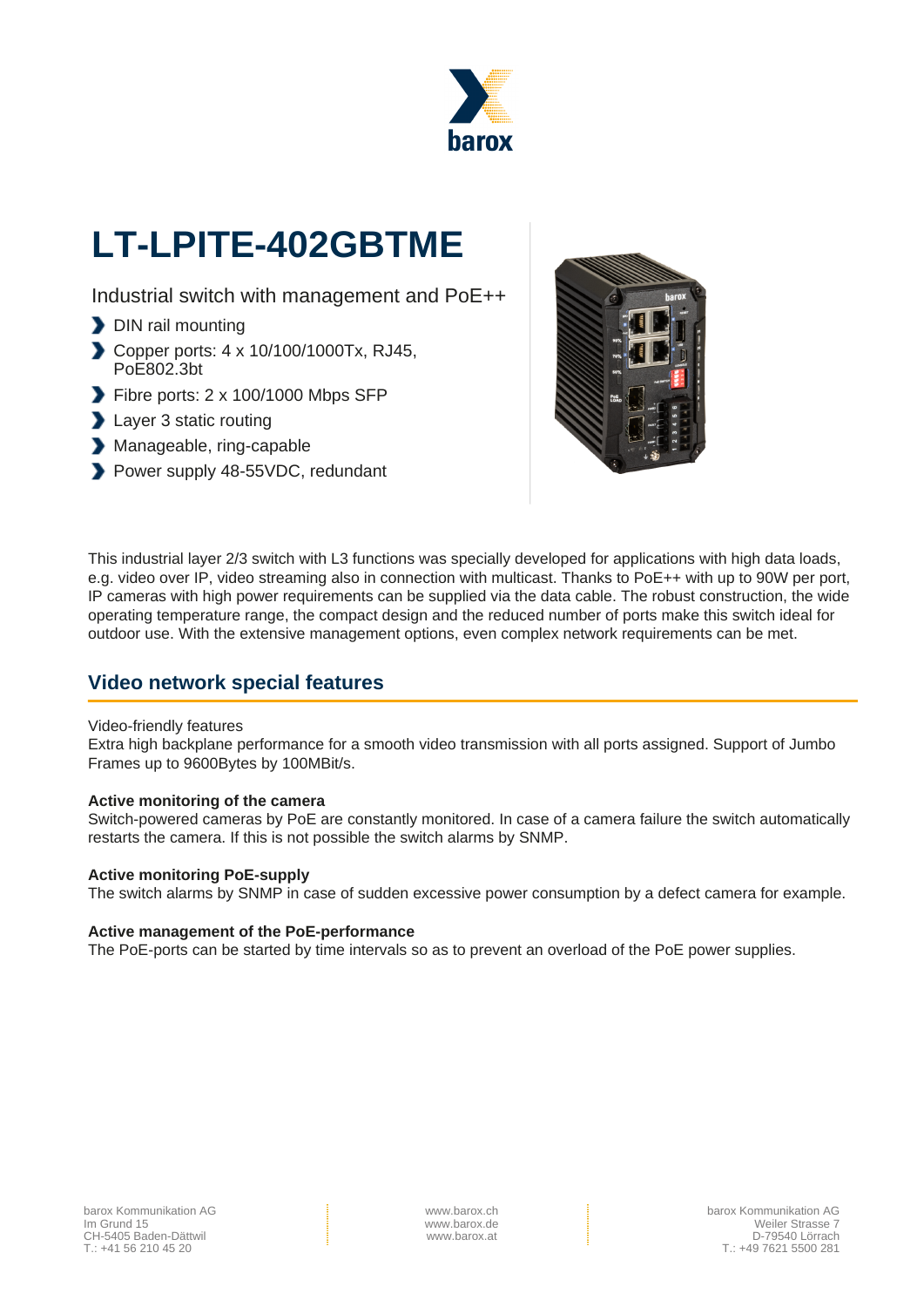

# **Technical data**

### **General properties**

| supply voltage        | 48-55VDC, redundante Speisung möglich, Schraubklemme                                                                                                                                                                                                                                                                                                                                       |
|-----------------------|--------------------------------------------------------------------------------------------------------------------------------------------------------------------------------------------------------------------------------------------------------------------------------------------------------------------------------------------------------------------------------------------|
| power consumption     | Max. 11W (ohne PoE)                                                                                                                                                                                                                                                                                                                                                                        |
| operating temperature | -40 $^{\circ}$ C bis +75 $^{\circ}$ C                                                                                                                                                                                                                                                                                                                                                      |
| dissipation loss      | Operating without PoE: 38BTU/h<br>Operating with PoE max.: 124BTU/h                                                                                                                                                                                                                                                                                                                        |
| dimensions            | 110x65x90mm (HxBxL)                                                                                                                                                                                                                                                                                                                                                                        |
| weight                | 1,0kg                                                                                                                                                                                                                                                                                                                                                                                      |
| Testing standards     | <b>EMI</b><br>FCC Part 15 Subpart B Class A,<br>CE EN55032/EN61000-6-4 Class A<br><b>EMS</b><br>CE EN55035/EN61000-6-2 Class A:<br>IEC61000-4-2 (ESD<br>IEC61000-4-3 (RS)<br>IEC61000-4-4 (EFT)<br>IEC61000-4-5 (Surge)<br>IEC61000-4-6 (CS)<br>IEC61000-4-8 (Magnetic Field)<br><b>Freier Fall</b><br>IEC60068-2-32<br><b>Schock</b><br>IEC60068-2-27<br><b>Vibration</b><br>IEC60068-2-6 |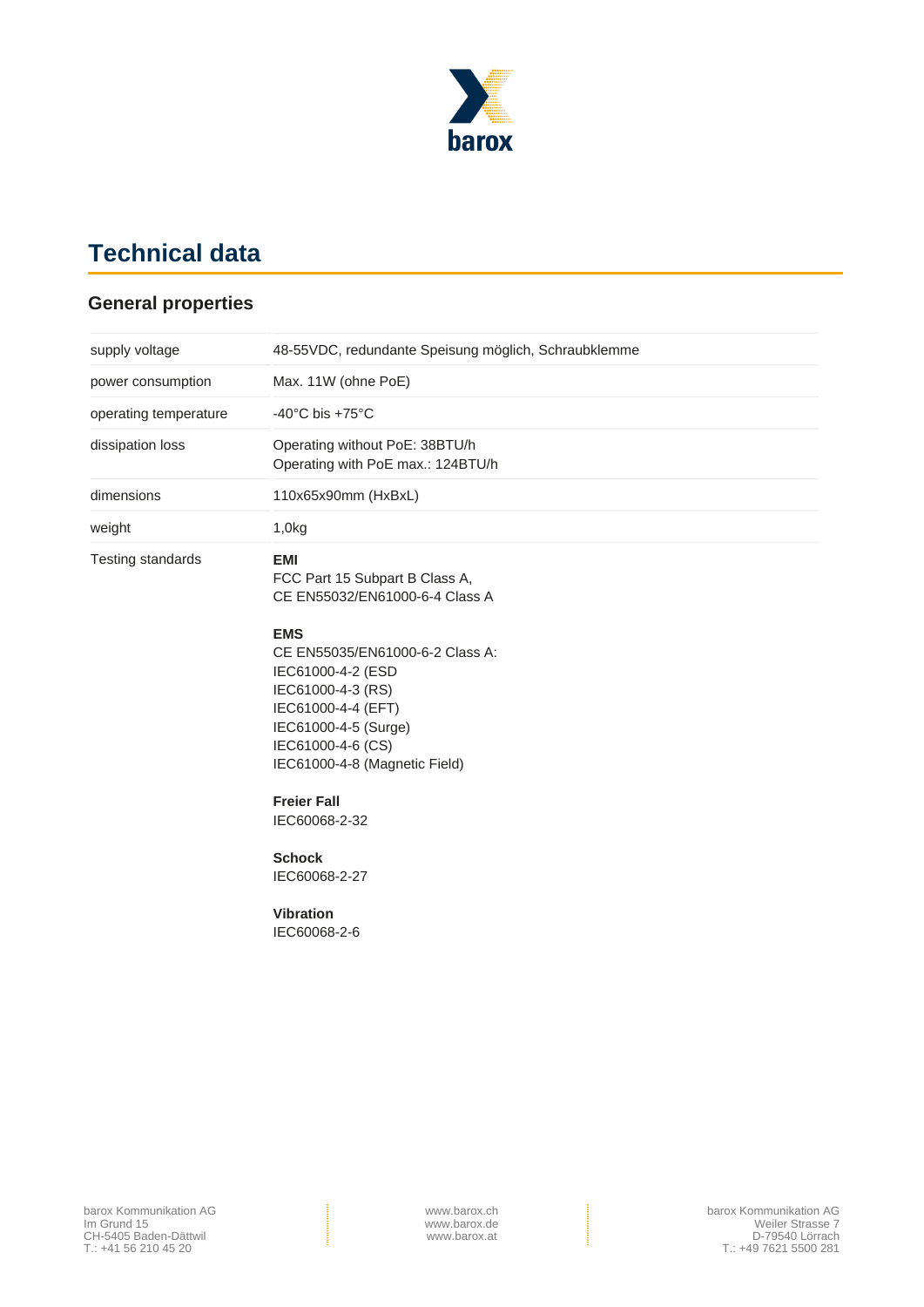

## **interfaces**

| copper ports        | 4 x 10/100/1000TX, PoE+ 802.3af/at/bt<br>Maximum PoE power across all ports 360W                                                     |
|---------------------|--------------------------------------------------------------------------------------------------------------------------------------|
| optical fibre ports | 2 x 100/1000, SFP (For copper SFPs use types AC-SFP-xxx).<br>We recommend the use of our barox SFPs. We do not test or guarantee the |
|                     | compatibility of our devices with SFPs of other makes.                                                                               |
| console port        | CLI console: RS232, 115.2kBit/s, 8, N, 1, mini USB-B<br>USB config port: For FW update, backup, restore, USB-A 2.0                   |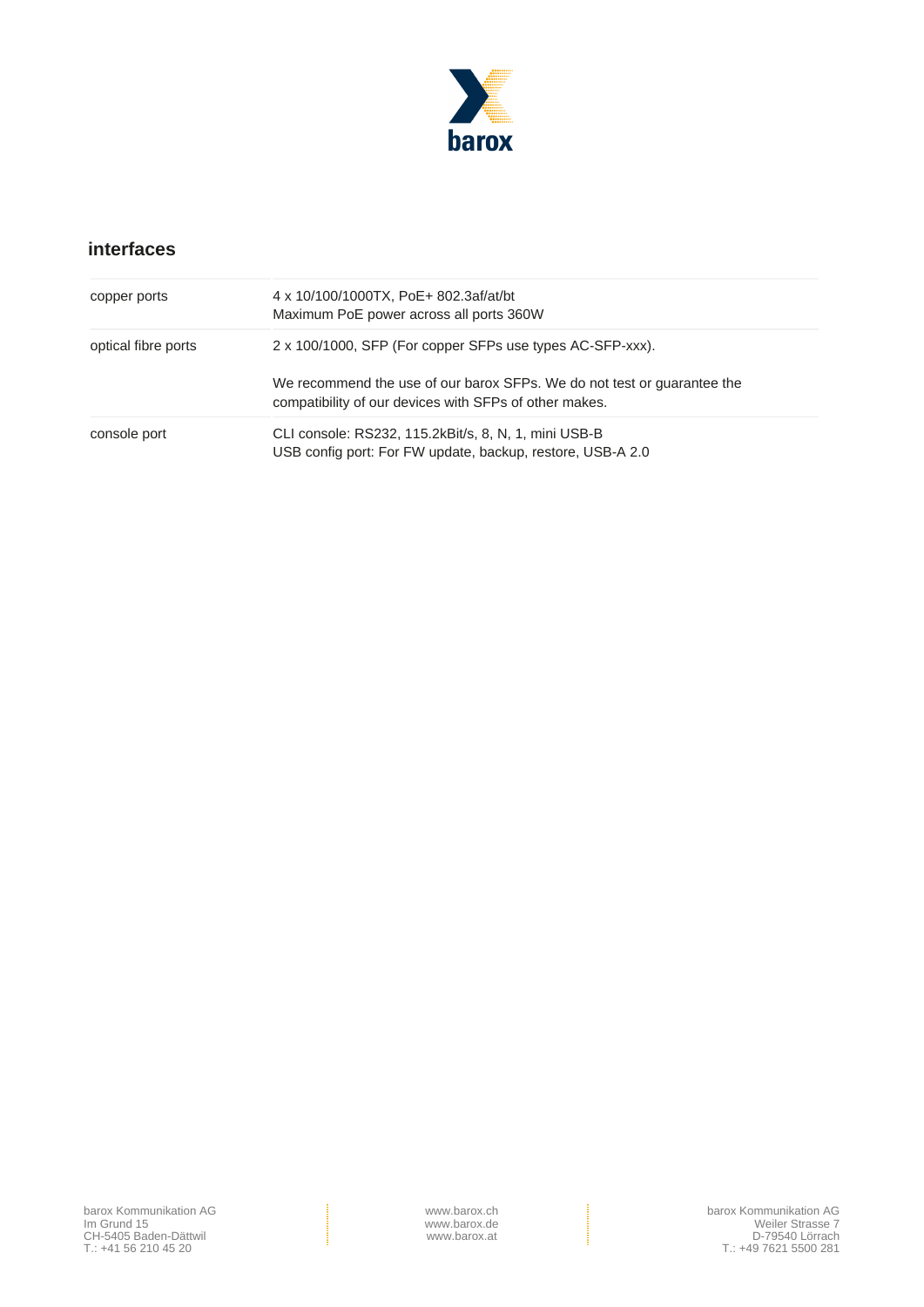

# **network properties**

| management     | IPv4/IPv6<br>SNMP v1/v2c/v3,<br>LLDP, LLDP-MED, HTTP, HTTPS<br>SSHv2, telnet<br>DHCP client, DHCPv6 client, DHCP server<br>Port Mirror<br>DNS client/proxy<br><b>IP based Access Filter</b><br>ICMP <sub>v6</sub><br>syslog<br>Time Zone /Daylight Saving, NTP client<br><b>RMON</b><br>sFlow<br>Loop detection<br><b>Console Port</b><br>USB configuration backup/restore<br>Power lost warning<br>relay trigger |
|----------------|-------------------------------------------------------------------------------------------------------------------------------------------------------------------------------------------------------------------------------------------------------------------------------------------------------------------------------------------------------------------------------------------------------------------|
| backplane      | 12 GBit/s                                                                                                                                                                                                                                                                                                                                                                                                         |
| MAC-table      | 8k                                                                                                                                                                                                                                                                                                                                                                                                                |
| configuration  | Web GUI, DMS, SNMPv1, v2c and v3, Console, Telnet, SSHv2, RMON<br>Individual management accesses can be disabled, IP source guard, ARP Inspection                                                                                                                                                                                                                                                                 |
| PoE Management | Port configuration<br>Supports PoE configuration function per port.<br><b>PoE scheduling</b><br>Supports per-port PoE scheduling to turn PoE devices (PDs) on/off.<br><b>Automatic check</b><br>Check the connection status of the PDs. Restart the PDs if there are no responses.<br>Power delay<br>The PoE ports can be turned on with a time delay to protect the switch from overload.                        |
| port settings  | Port disable/enable<br>Autonegotiation 10/100/1000Mbps<br>Flow Control disable/enable<br>Data rate control on each port<br>max. Framesize<br>Power Control                                                                                                                                                                                                                                                        |
| port status    | Display per port: speed, link status, flow control status, autonegotiation status, trunk<br>status                                                                                                                                                                                                                                                                                                                |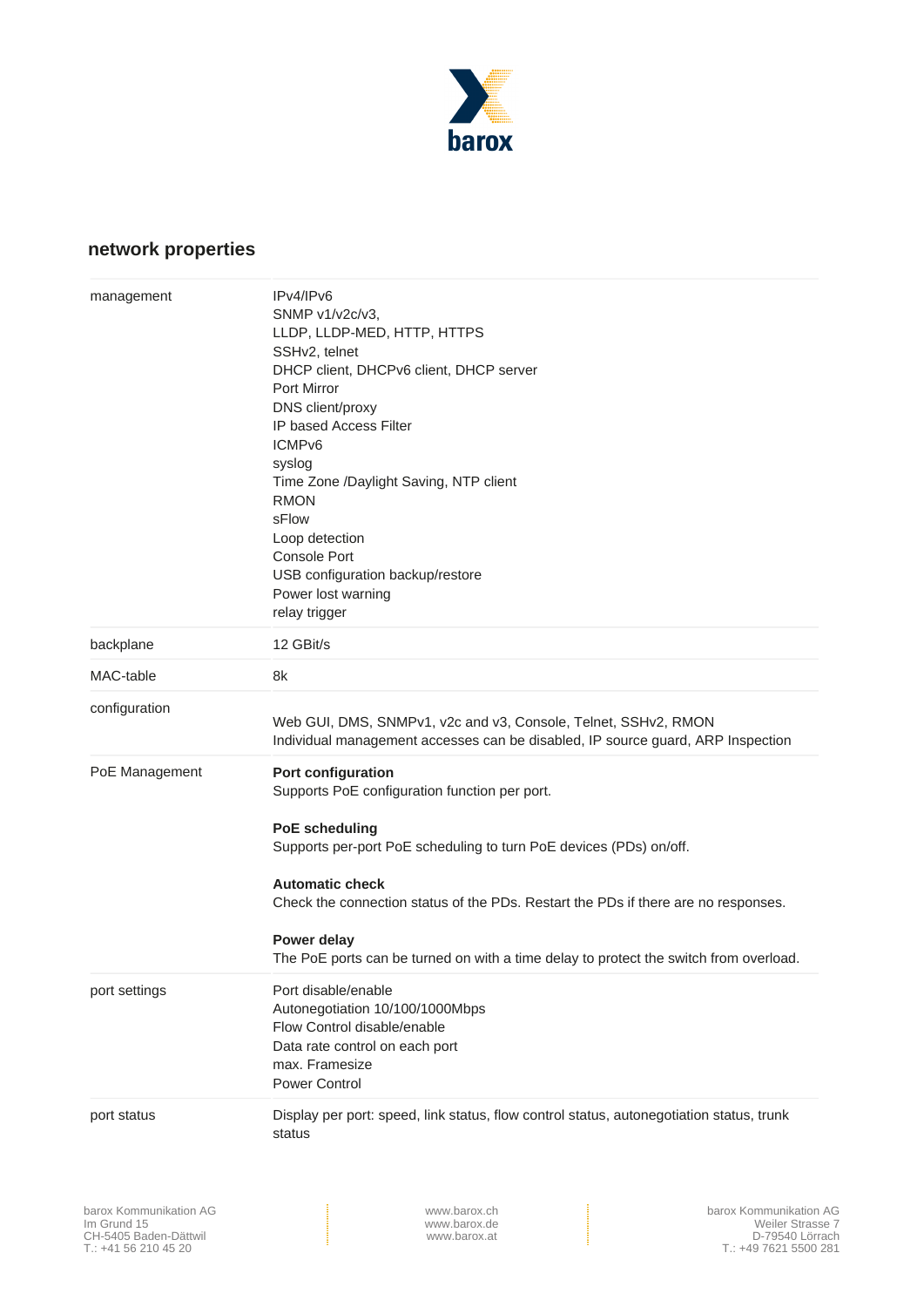

| layer3 functions | IPv4 and IPv6 Unicast: static routing max 82 routes.                                                                                                                                                                                                                                                                         |
|------------------|------------------------------------------------------------------------------------------------------------------------------------------------------------------------------------------------------------------------------------------------------------------------------------------------------------------------------|
|                  | communications redundancy Standard Spanning Tree (STP), IEEE802.1d<br>Rapid Spanning Tree (RSTP), IEEE802.w<br>Multiple Spanning Tree (MSTP), IEEE802.1s<br>Ethernet Linear Protection Switching (ELPS), ITU-T G.8031<br>Ethernet Ring Protection Switching, (ERPS), ITU-T G.8032                                            |
| <b>VLAN</b>      | Tag-based VLAN according to 802.1Q<br>Supports up to 4K VLANs simultaneously (out of 4096 VLAN IDs)                                                                                                                                                                                                                          |
|                  | <b>Port-based VLAN</b><br>A port member of a VLAN can be isolated to other isolated ports of the same VLAN and<br>private VLANs.                                                                                                                                                                                             |
|                  | <b>Private VLAN Edge (PVE)</b><br>Private VLANs are based on the source port mask and there are no connections to<br>VLANs. This means that VLAN IDs and private VLAN IDs can be identical.                                                                                                                                  |
|                  | <b>Voice VLAN</b><br>The Voice VLAN function allows voice traffic to be forwarded on the Voice VLAN.                                                                                                                                                                                                                         |
|                  | <b>Guest VLAN</b><br>The IEEE 802.1X Guest VLAN feature allows a guest VLAN to be configured for each<br>802.1X port on the device to provide restricted services to non-802.1X compliant clients.                                                                                                                           |
|                  | Q-in-Q (double tag) VLAN<br>This allows specific requirements to be set for VLAN IDs and the number of VLANs to<br>be supported.                                                                                                                                                                                             |
|                  | 802.1q protocol VLAN<br>Classifying multiple protocols into a single VLAN often forces VLAN boundaries that are<br>unsuitable for some of the protocols. This requires the presence of a non-standard entity<br>that forwards frames containing the protocols for which the VLAN boundaries are<br>unsuitable between VLANs. |
|                  | <b>MAC-based VLAN</b><br>The MAC-based VLAN feature allows incoming untagged packets to be assigned to a<br>VLAN, classifying traffic based on the source MAC address of the packet.                                                                                                                                         |
|                  | IP subnet-based VLAN<br>In an IP subnet-based VLAN, all end workstations in an IP subnet are assigned to the<br>same VLAN. In this VLAN, users can move their workstations without having to<br>reconfigure their network addresses.                                                                                         |
|                  | <b>Management VLAN</b><br>Management VLAN is used to manage the switch from a remote location using<br>protocols such as Telnet, SSH, SNMP, Syslog, etc.                                                                                                                                                                     |
| link aggregation | IEEE 802.3ad LACP / Static Trunk, supports five groups of 16-port trunks or static trunk.                                                                                                                                                                                                                                    |

barox Kommunikation AG Im Grund 15 CH-5405 Baden-Dättwil T.: +41 56 210 45 20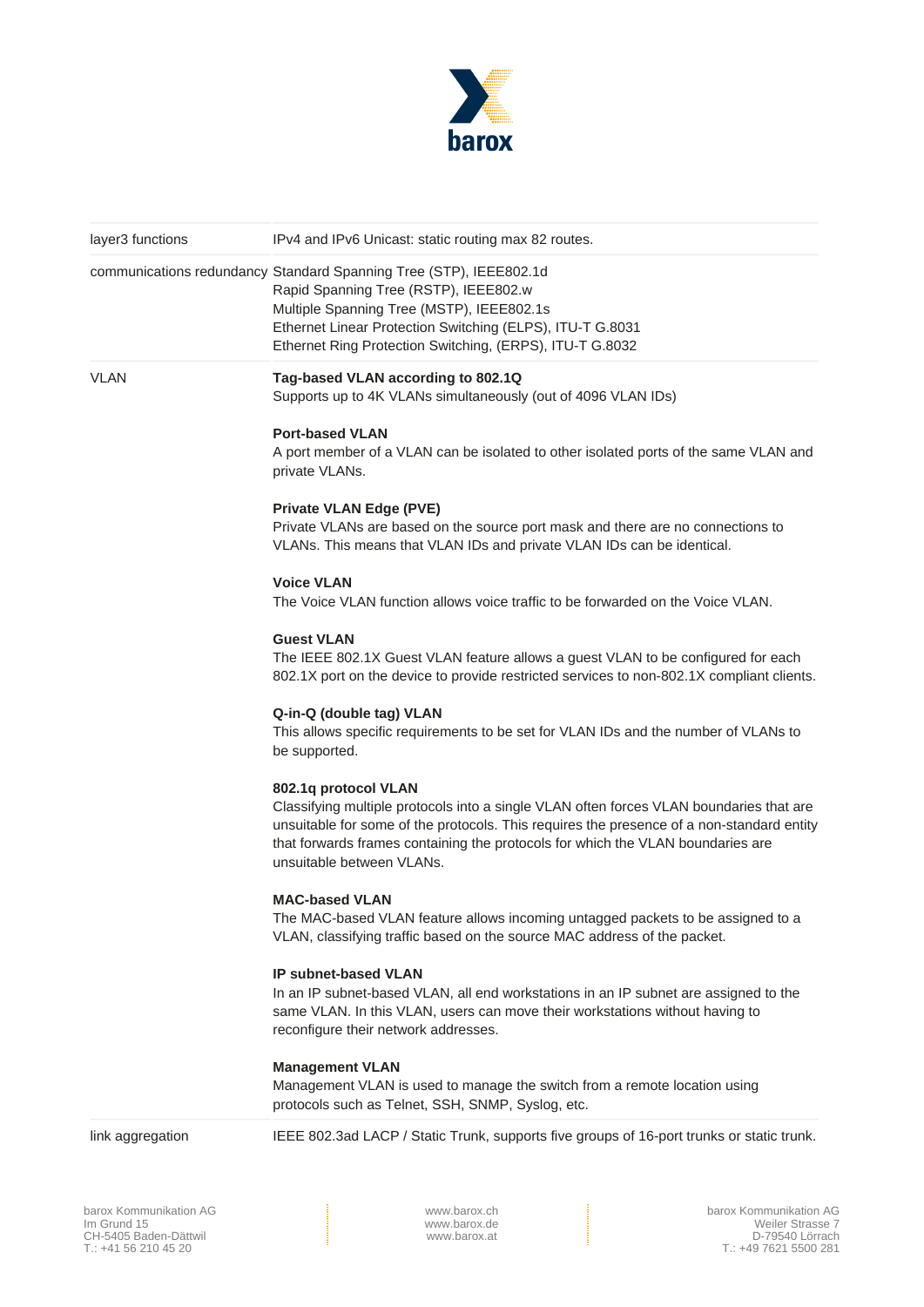

#### QoS **QoS classification**

Port-based: Traffic QoS by port.

802.1p: VLAN priority based Layer 2 CoS QoS class of service is a parameter used in data and voice protocols to distinguish the types of payloads contained in the transmitted packet.

DSCP-based Differentiated Services (DiffServ) Layer 3 DSCP QoS: IP packets can carry either an IP Priority Value (IPP) or a Differentiated Services Code Point (DSCP) value. QoS supports the use of both values, as DSCP values are backward compatible with IP priority values.

Classification and re-marking of TCP/IP ACLs: QoS through ACL

#### **Rate-Limiting**

Ingress policing Egress shaping and speed control per port

#### **Scheduling**

Strict Priority and Weighted Round Robin (WRR): Weighted Round Robin is a scheduling algorithm that uses the weights assigned to queues to determine how much data is emptied from a queue before it is moved to the next queue.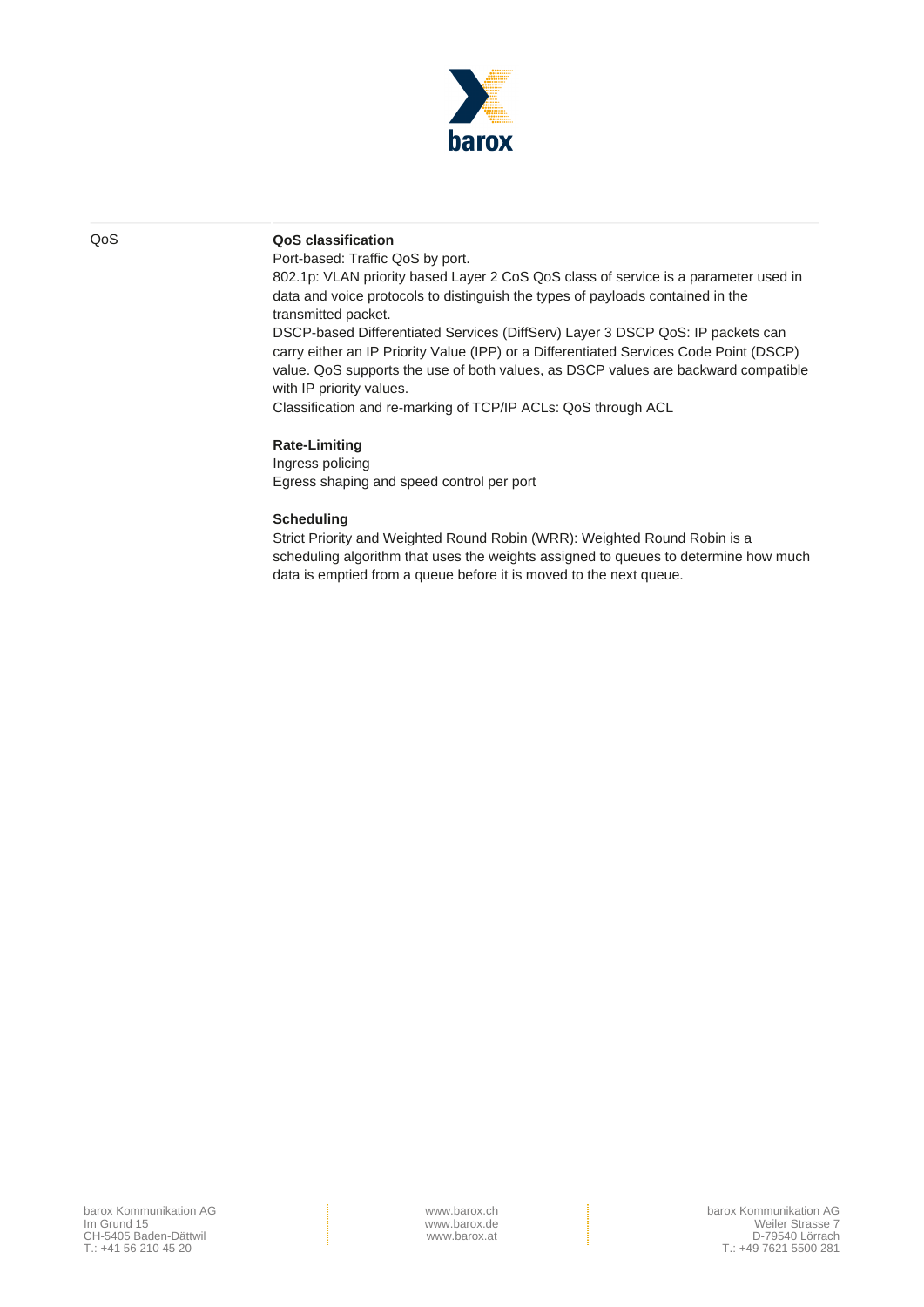

#### security **Certified authentication**

A private HTTPS key can be stored for management access.

#### **User administration**

User rights can be freely set in up to 15 levels.

#### **ACL**

The switch allows up to 512 entries. Drop or rate restriction based on source/destination MAC/IP address or VLAN ID. Rules and conditions for incoming packets can be set per port. The rules include protocols, IP ports and address ranges. Rules can be set using either the authorisation or exclusion method. Criteria are: TCP/ UDP source and destination ports, 802.1p priority, Ethernet type, Internet Control Message Protocol (ICMP) packet.

#### **Port Security**

MAC address management per port and IP source guard: The MAC address can be checked in combination with the IP address.

#### **Storm Control**

Prevents traffic on a LAN from being disrupted by a broadcast, multicast or unicast flood on a port.

#### **RADIUS Authentication, 802.1X**

Authorisation and accounting, MD5 hash, guest VLAN, single/multiple host mode and single/multiple sessions. Supports IGMP-RADIUS based 802.1X Dynamic VLAN assignment

#### **TACACS+ authentication**

The switch supports TACACS+ authentication. Switch as a client.

**Secure Shell (SSH)**

SSH secures Telnet traffic into or out of the switch, SSH v1 and v2 are supported.

#### **Secure Socket Layer (SSL)**

SSL encrypts HTTP traffic, providing advanced secure access to the browser-based management GUI in the switch.

#### **HTTPS & SSL (Secured Web)**

Hyper Text Transfer Protocol Secure (HTTPS) is the secure version of HTTP.

#### **BPDU Guard**

The BPDU Guard, an extension of STP, removes a node that reflects BPDUs back into the network. It enforces the boundaries of the STP domain and keeps the active topology predictable by not allowing network devices behind a BPDU Guard-enabled port to participate in STP.

#### **DHCP Snooping**

With DHCP Snooping, the switch has a feature that acts as a firewall between untrusted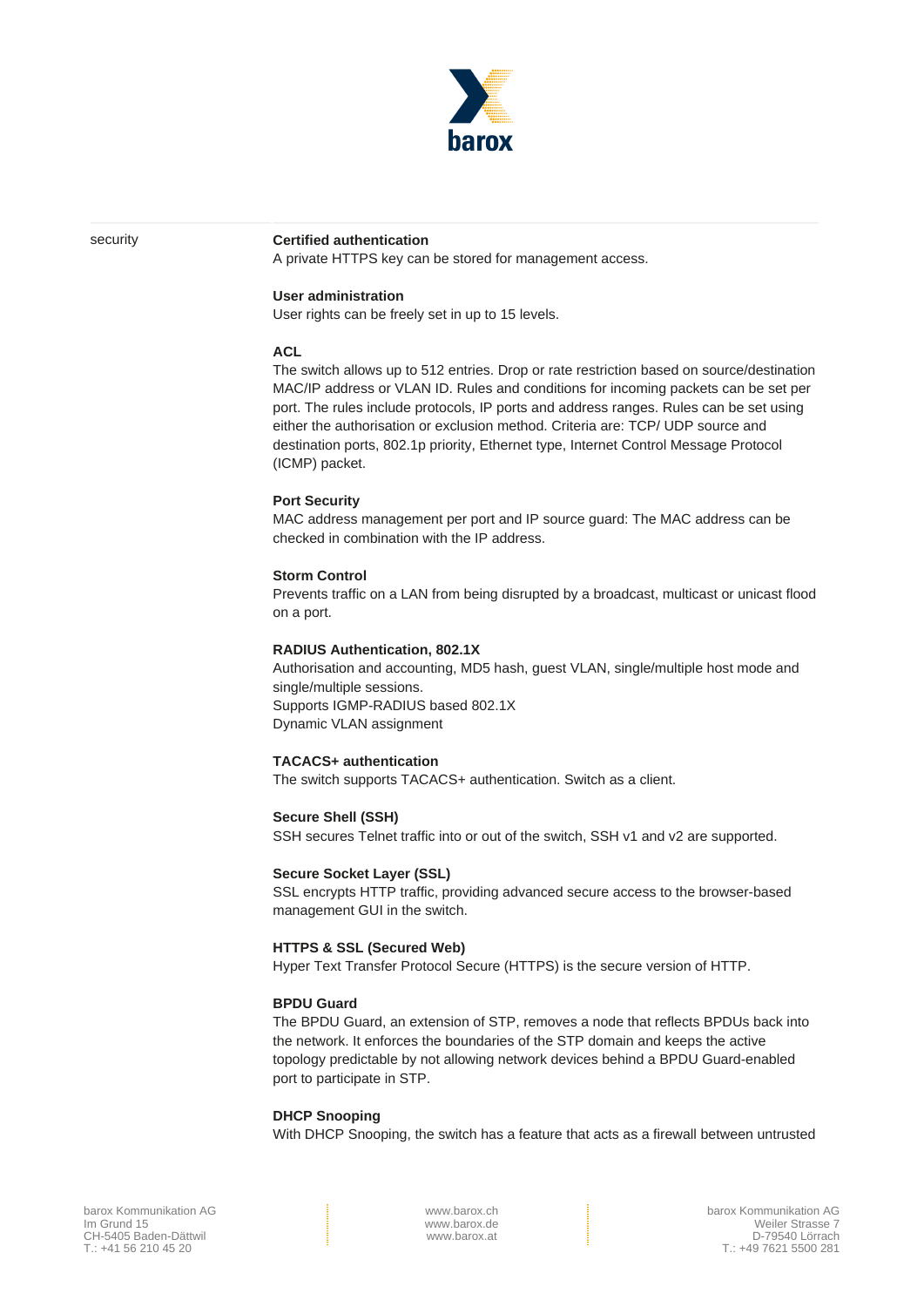

hosts and trusted DHCP servers.

#### **Loop Protection**

Loop Protection prevents unknown unicast, broadcast and multicast loops in Layer 2 switching configurations.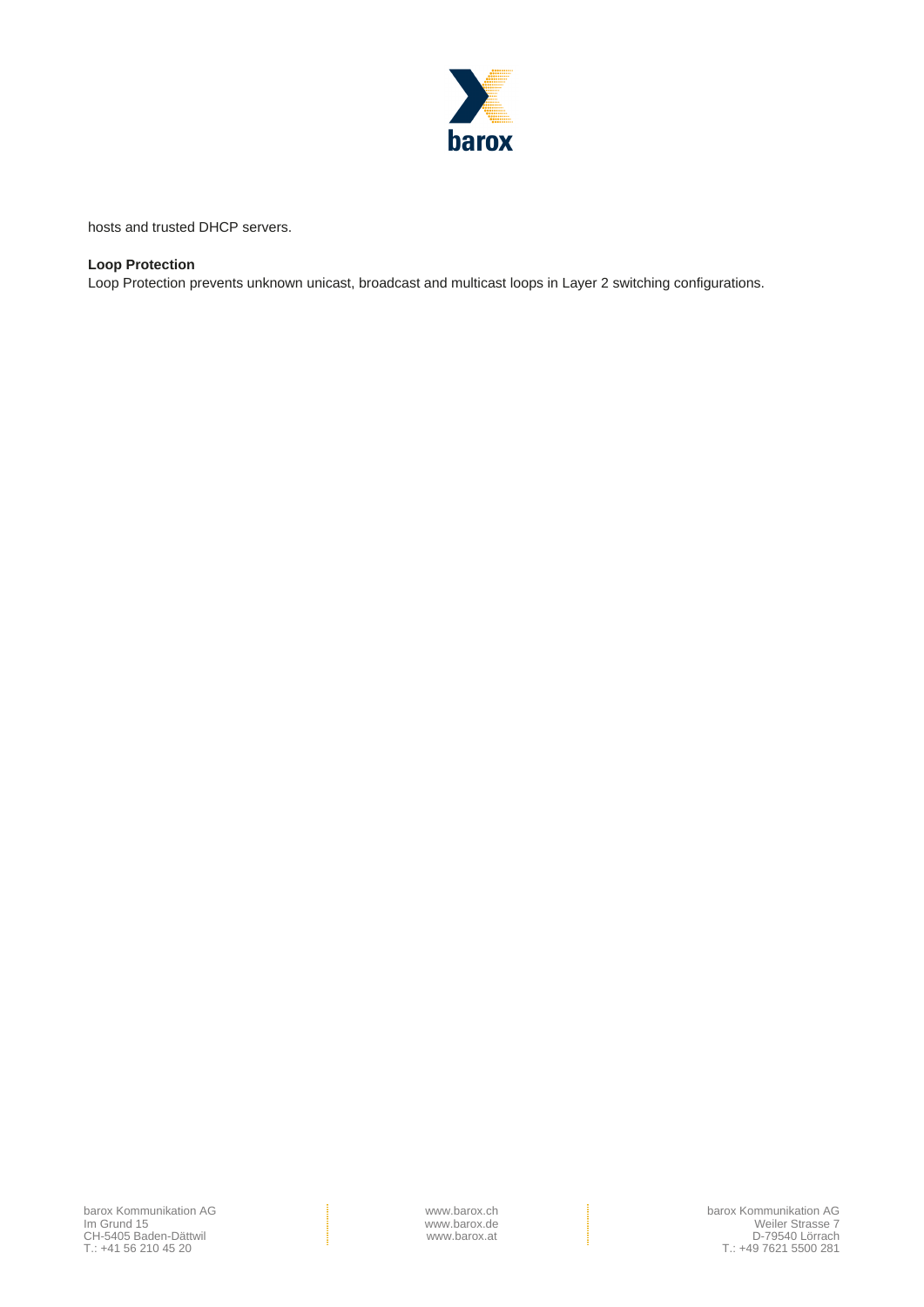

| multicast | IGMP v1/v2/v3 Snooping<br>IGMP restricts bandwidth-intensive multicast traffic to requesters. Supports 1024<br>multicast groups.                                                                                                                                                                                                                                                                                                                                                                                                                                                                                                                                                                                                              |
|-----------|-----------------------------------------------------------------------------------------------------------------------------------------------------------------------------------------------------------------------------------------------------------------------------------------------------------------------------------------------------------------------------------------------------------------------------------------------------------------------------------------------------------------------------------------------------------------------------------------------------------------------------------------------------------------------------------------------------------------------------------------------|
|           | <b>IGMP Querier</b><br>IGMP Querier is used to support a Layer 2 multicast domain of snooping switches when<br>no multicast router is available.                                                                                                                                                                                                                                                                                                                                                                                                                                                                                                                                                                                              |
|           | <b>IGMP Proxy</b><br>IGMP Snooping with proxy reporting or report suppression actively filters IGMP packets<br>to reduce the load on the multicast router.                                                                                                                                                                                                                                                                                                                                                                                                                                                                                                                                                                                    |
|           | <b>MLD v1/v2 Snooping</b><br>Delivers IPv6 multicast packets only to the required receivers.                                                                                                                                                                                                                                                                                                                                                                                                                                                                                                                                                                                                                                                  |
|           | <b>Multicast VLAN Registration (MVR)</b><br>A dedicated, manually configured VLAN, called the Multicast VLAN, to forward multicast<br>traffic over a Layer 2 network in conjunction with IGMP Snooping.                                                                                                                                                                                                                                                                                                                                                                                                                                                                                                                                       |
| standards | IEEE 802.3 10Base-T<br>IEEE 802.3u 100Base-TX/100BASE-FX<br>IEEE 802.3z Gigabit SX/LX<br>IEEE 802.3ab Gigabit 1000T<br>IEEE 802.3x Flow Control and Back pressure<br>IEEE 802.3ad Port trunk with LACP<br>IEEE 802.1d Spanning tree protocol<br>IEEE 802.1w Rapid spanning tree protocol<br>IEEE 802.1s Multiple spanning tree protocol<br>IEEE 802.1p Class ofservice<br>IEEE 802.1Q VLAN Tagging<br>IEEE 802.1x Port Authentication Network Control<br>IEEE 802.1ab LLDP<br>IEEE 802.3af/at Power over Ethernet<br>IEEE 802.az Energy Efficient Ethernet<br>IEEE 1588v2 PTP Precisison Time Protocol<br>IEEE 802.3af/at Power over Ethernet<br>IEEE 802.3bt compliant PoE, 90W/port<br>IEEE 802.3x flow control, back pressure flow control |